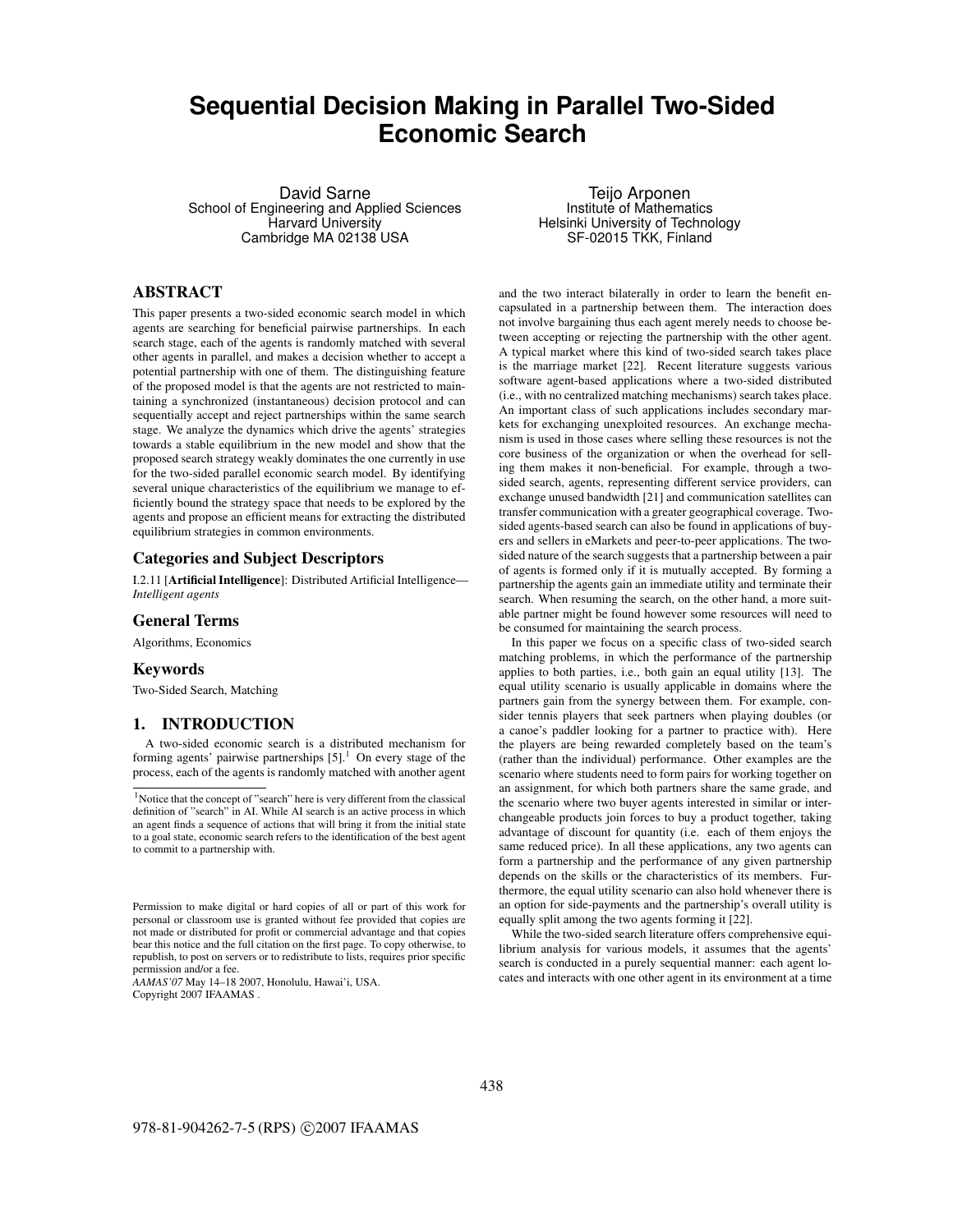[5, 22]. Nevertheless, when the search is assigned to autonomous software agents a better search strategy can be used. Here an agent can take advantage of its unique inherent filtering and information processing capabilities and its ability to efficiently (in comparison to people) maintain concurrent interactions with several other agents at each stage of its search. Such use of parallel interactions in search is favorable whenever the average  $\cos^2$  per interaction with another agent, when interacting in parallel with a batch of other agents, is smaller than the cost of maintaining one interaction at a time (i.e., advantage to size). For example, the analysis of the costs associated with evaluating potential partnerships between service providers reveals both fixed and variable components when using the parallel search, thus the average cost per interaction decreases as the number of parallel interactions increases [21].

Despite the advantages identified for parallel interactions in adjacent domains (e.g., in one-sided economic search [7, 16]), a first attempt for modeling a repeated pairwise matching process in which agents are capable of maintaining interaction with several other agents at a time was introduced only recently [21]. However, the agents in that seminal model are required to synchronize their decision making process. Thus each agent, upon reviewing the opportunities available in a specific search stage, has to notify all other agents of its decision whether to commit to a partnership (at most with one of them) or reject the partnership (with the rest of them). This inherent restriction imposes a significant limitation on the agents' strategic behavior.

In our model, the agents are free to notify the other agents of their decisions in an asynchronous manner. The asynchronous approach allows the agents to re-evaluate their strategy, based on each new response they receive from the agents they interact with. This leads to a sequential decision making process by which each agent, upon sending a commit message to one of the other agents, delays its decision concerning a commitment or rejection of all other potential partnerships until receiving a response from that agent (i.e., the agent still maintains parallel interactions in each search stage, except that its decision making process at the end of the stage is sequential rather than instantaneous). The new model is a much more realistic pairwise model and, as we show in the analysis section, is always preferred by any single agents participating in the process. In the absence of other economic two-sided parallel search models, we use the model that relies on an instantaneous (synchronous) decision making process [21] (denoted I-DM throughout the rest of the paper) as a benchmark for evaluating the usefulness of our proposed sequential (asynchronous) decision making strategy (denoted S-DM).

The main contributions of this paper are threefold: First, we formally model and analyze a two-sided search process in which the agents have no temporal decision making constraints concerning the rejection of or commitment to potential partnerships they encounter in parallel (the S-DM model). This model is a general search model which can be applied in various (not necessarily software agents-based) domains. Second, we prove that the agents' S-DM strategy weakly dominates the I-DM strategy, thus every agent has an incentive to deviate to the S-DM strategy when all other agents are using the I-DM strategy. Finally, by using an innovative recursive presentation of the acceptance probabilities of different potential partnerships, we identify unique characteristics of the equilibrium strategies in the new model. These are used for supplying an appropriate computational means that facilitates the calculation of the agents' equilibrium strategy. This latter contribution is

of special importance since the transition to the asynchronous mode adds inherent complexity to the model (mainly because now each agent needs to evaluate the probabilities of having each other agent being rejected or accepted by each of the other agents it interacts with, in a multi-stage sequential process). We manage to extract the agents' new equilibrium strategies without increasing the computational complexity in comparison to the I-DM model. Throughout the paper we demonstrate the different properties of the new model and compare it with the I-DM model using an artificial synthetic environment.

In the following section we formally present the S-DM model. An equilibrium analysis and computational means for finding the equilibrium strategy are provided in Section 3. In Section 4 we review related MAS and economic search theory literature. We conclude with a discussion and suggest directions for future research in Section 5.

# 2. MODEL AND ANALYSIS

We consider an environment populated with an infinite number of self-interested fully rational agents of different types<sup>3</sup>. Any agent  $A_i$  can form a partnership with any other agent  $A_i$  in the environment, associated with an immediate perceived utility  $U(A_i, A_j)$ for both agents. As in many other partnership formation models (see [5, 21]) we assume that the value of  $U(x, y)$  (where x and y are any two agents in the environment) is randomly drawn from a continuous population characterized with a probability distribution function (p.d.f.)  $f(U)$  and a cumulative distribution function (c.d.f.)  $F(U)$ ,  $(0 \le U < \infty)$ . The agents are assumed to be acquainted with the utility distribution function  $f(x)$ , however they cannot tell a-priori what utility can be gained by a partnership with any specific agent in their environment. Therefore, the only way by which an agent  $A_i$  can learn the value of a partnership with another agent  $A_i$ ,  $U(A_i, A_j)$ , is by interacting with agent  $A_i$ . Since each agent in two-sided search models has no prior information concerning any of the other agents in its environment, it initiates interactions (i.e., search) with other agents randomly. The nature of the two-sided search application suggests that the agents are satisfied with having a single partner, thus once a partnership is formed the two agents forming it terminate their search process and leave the environment.

The agents are not limited to interacting with a single potential partner agent at a time, but rather can select to interact with several other agents in parallel. We define a search round/stage as the interval in which the agent interacts with several agents in parallel and learns the utility of forming a partnership with each of them. Based on the learned values, the agent needs to decide whether to commit or reject each of the potential partnerships available to it. Commitment is achieved by sending a commit message to the appropriate agent and an agent cannot commit to more than one potential partnership simultaneously. Declining a partnership is achieved by sending a reject message. The communication between the agents is assumed to be asynchronous and each agent can delay its decision, concerning any given potential partnership, as necessary.<sup>4</sup> If two agents  $A_i$  and  $A_j$  mutually commit to a partnership between

<sup>&</sup>lt;sup>2</sup>The term "costs" refers to resources the agent needs to consume for maintaining its search, such as: self advertisement, locating other agents, communicating with them and processing their offers.

<sup>&</sup>lt;sup>3</sup>The infinite number of agents assumption is common in two-sided search models (see [5, 22, 21]). In many domains (e.g., eCommerce) this derives from the high entrance and leave rates, thus the probability of running into the same agent in a random match is negligible.

<sup>&</sup>lt;sup>4</sup>Notice that the asynchronous procedure does not eliminate the inherent structure of the search. The search is still based on stages/rounds where on each search round the agent interacts with several other agents, except that now the agent can delay its decision making process (within each search round) as necessary.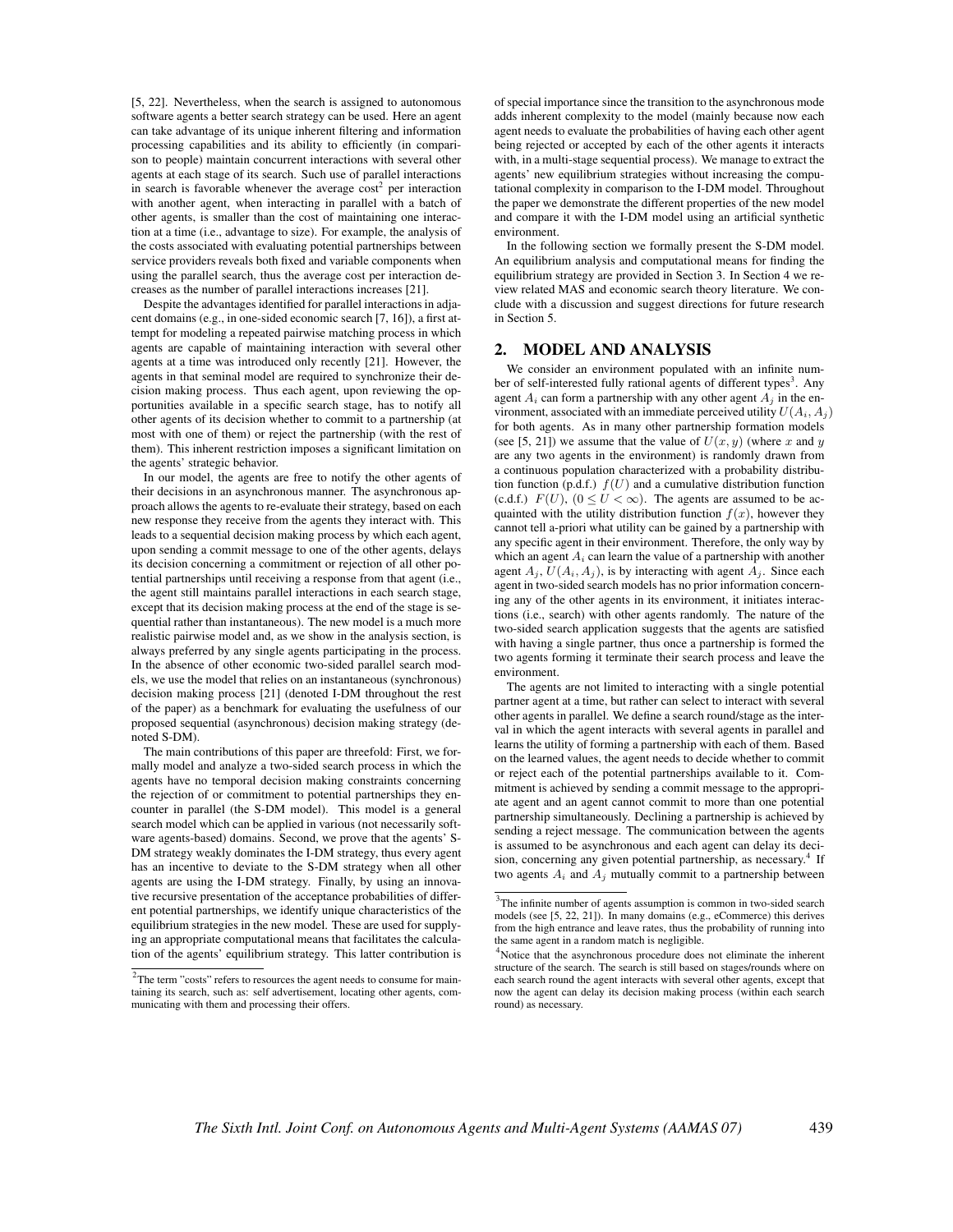them, then the partnership is formed and both agents gain the immediate utility  $U(A_i, A_j)$  associated with it. If an agent does not form a partnership in a given search stage, it continues to its next search stage and interacts with more agents in a similar manner.

Given the option for asynchronous decision making, each individual agent,  $A_i$ , follows the following procedure:

- 1: loop
- 2: Set N (number of parallel interactions for next search round)<br>3: Locate randomly a set  $A = \{A_1, \ldots, A_N\}$  of agents to in-
- Locate randomly a set  $A = \{A_1, \ldots, A_N\}$  of agents to interact with
- 4: Evaluate the set of utilities  $\{U(A_i, A_1), \ldots, U(A_i, A_N)\}$ <br>5: Set  $A^* = \{A_i | A_i \in A \text{ and } U(A_i, A_i) > U(resume)\}$
- 5: Set  $A^* = \{A_j | A_j \in A \text{ and } U(A_i, A_j) > U(resume)\}$ <br>6: Send a reject message to each agent in the set  $\{A\}$
- 6: Send a reject message to each agent in the set  $\{A \setminus A^*\}$ <br>7: while  $(A^* \neq \emptyset)$  do
- 7: while  $(A^* \neq \emptyset)$  do<br>8: Send a commit m
- 8: Send a commit message to  $A_j = argmax_{A_i \in A^*} U(A_i, A_i)$ <br>9: Remove  $A_j$  from  $A^*$
- 9: Remove  $A_j$  from  $A^*$ <br>10: Wait for  $A_i$ 's decision
- 10: Wait for  $A_j$ 's decision<br>11: **if**  $(A_i$  responded "com
- 11: **if**  $(A_j$  responded "commit") **then**<br>12: Send "reject" messages to the re
- 12: Send "reject" messages to the remaining agents in  $A^*$ <br>13: Terminate search Terminate search
- $14 \cdot$  end if
- 15: end while

#### 16: end loop

where  $U(resume)$  denotes the expected utility of continuing the search (in the following paragraphs we show that  $U(resume)$  is fixed throughout the search and derives from the agent's strategy). In the above algorithm, any agent  $A_i$  first identifies the set  $A^*$  of other agents it is willing to accept out of those reviewed in the current search stage and sends a reject message to the rest. Then it sends a commit message to the agent  $A_i \in A^*$  that is associated with the partnership yielding the highest utility. If a reject message was received from agent  $A_j$  then this agent is removed from  $A^*$ and a new commit message is sent according to the same criteria. The process continues until either: (a) the set  $A^*$  becomes empty, in which case the agent initiates another search stage; or (b) a dual commitment is obtained, in which case the agent sends reject messages to the remaining agents in  $A^*$ . The method differs from the one used in the I-DM model in the way it handles the commitment messages: in the I-DM model, after evaluating the set of utilities (step 4), the agent merely sends instantaneously a commit message to the agent associated with the greatest utility and a reject message to all the other agents it interacted with (as a replacement to steps 5-15 in the above procedure). Our proposed S-DM model is much more intuitive as it allows an agent to "hold" and possibly exploit relatively beneficial opportunities even if its first priority partnership is rejected by the other agent. In the I-DM model, on the other hand, since reject messages are sent alongside the commit message, simultaneously, a reject message from the agent associated with the "best" partnership enforces a new search round.

Notice that the two-sided search mechanism above aligns with most other two-sided search mechanisms in a sense that it is based on "random matching" (i.e., in each search round the agent encounters a random sample of agents). While the maintenance of the random matching infrastructure is an interesting research question, it is beyond the scope of this paper. Notwithstanding, we do wish to emphasize that given the large number of agents in the environment and the fact that in MAS the turnover rate is quite substantial due to the open nature of the environment (and the interoperability between environments). Therefore, the probability of ending up interacting with the same agent more than once, when initiating a random interaction, is practically negligible.

THEOREM 1. The S-DM agent's decision making process: (a) is the optimal one (maximizes the utility) for any individual agent

in the environment; and (b) guarantees a zero deadlock probability for any given agent in the environment.

#### Proof:

(a) The method is optimal since it cannot be changed in a way that produces a better utility for the agent. Since bargaining is not applicable here (benefits are non-divisible) then the agent's strategy is limited to accepting or rejecting offers. The decision of rejecting a partnership in step 6 is based only on the immediate utility that can be gained from this partnership in comparison to the expected utility of resuming the search (i.e., moving on to the next search stage) and is not affected by the willingness of the other agents to commit or reject a partnership with  $A_i$ . As for partnerships that yield a utility greater than the expected utility of resuming the search (i.e., the partnerships with agents from the set  $A^*$ ), the agent always prefers to delay its decision concerning partnerships of this type until receiving all notifications concerning potential partnerships that are associated with a greater immediate utility. The delay never results with a loss of opportunity since the other agent's decision concerning this opportunity is not affected by agent  $A_i$ 's willingness to commit or reject this opportunity (but rather by the other agent's estimation of its expected utility if resuming the search and the rejection messages it receives for more beneficial potential partnerships). Finally, the agent cannot benefit from delaying a commit message to the agent associated with the highest utility in  $A^*$ , thus will always send it a commit message.

(b) We first prove the following lemma that states that the probability of having two partnering opportunities associated with an identical utility is zero.

LEMMA 2.1. When f is a continuous distribution function, then

$$
\lim_{y \to x} \left( \left[ \int_{z=x}^{y} f(z) dz \right]^2 \right) = 0.
$$

**Proof:** since  $f$  is continuous and the interval between  $x$  and  $y$  is finite, by the intermediate value theorem (found in most calculus texts) there exists a  $c$  between  $x$  and  $y$  that

$$
\int_{z=x}^{y} f(z)dz = f(c)(y-x)
$$

(intuitively, a rectangle with the base from  $z = x$  to  $z = y$  and height  $= f(c)$  has the same area as the integral on the left hand side.). Therefore

$$
\left[ \int_{z=x}^{y} f(z) dz \right]^2 = |f(c)|^2 |y - x|^2
$$

When  $y \to x$ ,  $f(c)$  stays bounded due to continuity of f, moreover  $\lim_{y\to x} f(c) = f(x)$ , hence

$$
\lim_{y \to x} \left( \left[ \int_{z=x}^{y} f(z) dz \right]^{2} \right) = f(x)^{2} \lim_{y \to x} |y - x|^{2} = 0. \quad \Box
$$

An immediate derivative from the above lemma is that no tiebreaking procedures are required and an agent in a waiting state is always waiting for a reply from the single agent that is associated with the highest utility among the agents in the set  $A^*$  (i.e., no other agent in the set  $A^*$  is associated with an equal utility). A deadlock can be formed only if we can create a cyclic sequence of agents in which any agent is waiting for a reply from the subsequent agent in the sequence. However, in our method any agent  $A_i$  will be waiting for a reply from another agent  $A_i$ , to which it sent a commit message, only if: (1) any agent  $A_k \in A$ , associated with a utility  $U(A_i, A_k) > U(A_i, A_j)$ , has already rejected the partnership with agent  $A_i$ ; and (2) agent  $A_j$  itself is waiting for a reply from agent  $A_l$  where  $U(A_l, A_j) > U(A_j, A_i)$ . Therefore, if we have a sequence of waiting agents then the utility associated with partnerships between any two subsequent agents in the sequence must increase along the sequence. If the sequence is cyclic, then we have a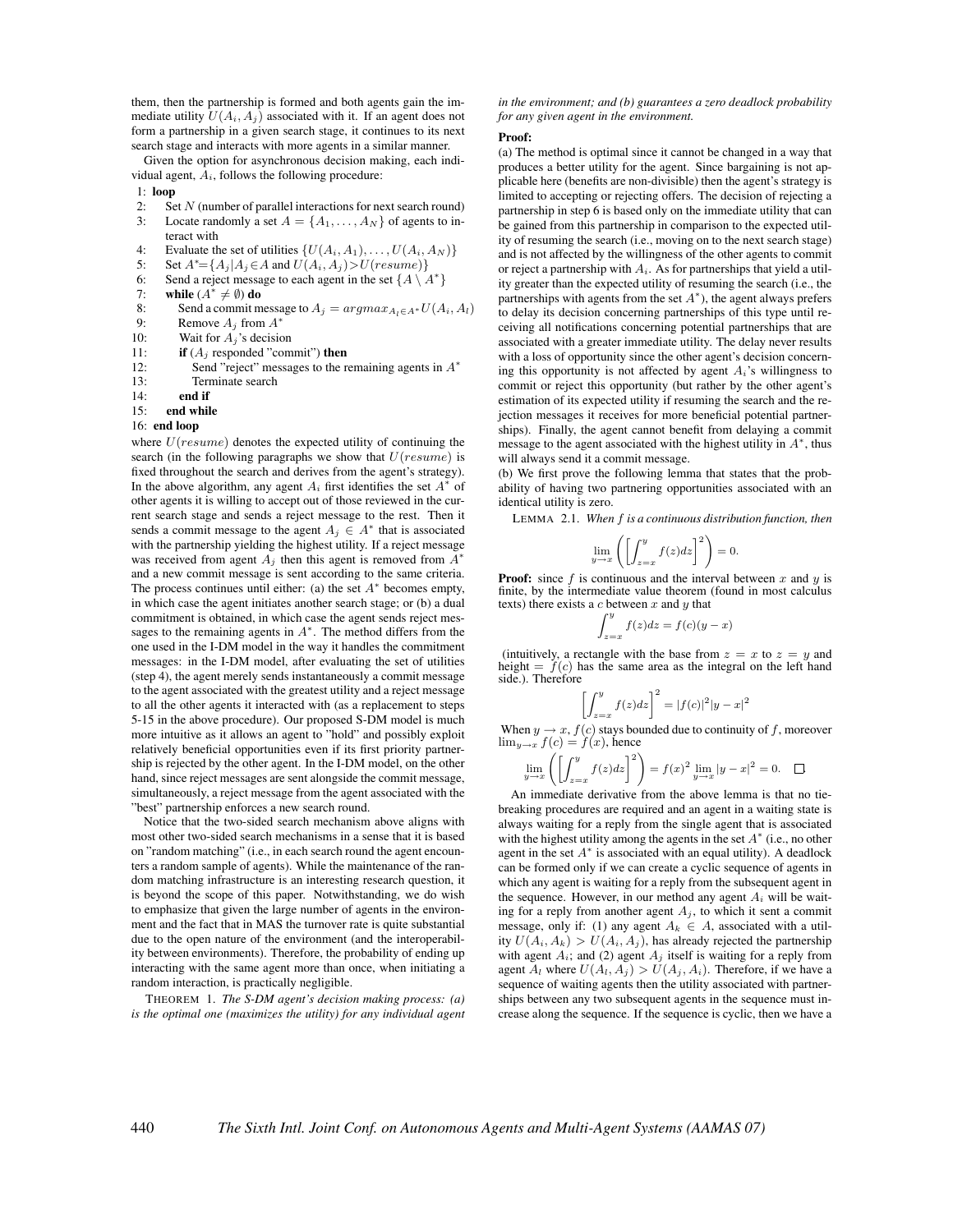pattern of the form:  $U(A_i, A_i) > U(A_i, A_j) > U(A_i, A_i)$ . Since  $U(A_i, A_i) > U(A_j, A_i)$ , agent  $A_i$  can be waiting for agent  $A_j$ only if it has already been rejected by  $A_l$  (see (1) above). However, if agent  $A_l$  has rejected agent  $A_i$  then it has also rejected agent  $A_j$ . Therefore, agent  $A_j$  cannot be waiting for agent  $A_l$  to make a decision. The same logic can be applied to any longer sequence.  $\Box$ 

The search activity is assumed to be costly [11, 1, 16] in a way that any agent needs to consume some of its resources in order to locate other agents to interact with, and for maintaining the interactions themselves. We assume utilities and costs are additive and that the agents are trying to maximize their overall utility, defined as the utility from the partnership formed minus the aggregated search costs along the search process. The agent's cost of interacting with  $N$  other agents (in parallel) is given by the function  $c(N)$ . The search cost structure is principally a parameter of the environment and thus shared by all agents.

An agent's strategy  $\widetilde{S}(A') \to \{$  commit  $A_j \in A'$ , reject  $A'' \subset$  $A', N$ } defines for any given set of partnership opportunities,  $A',$ what is the subset of opportunities that should be immediately declined, to which agent to send a commit message (if no pending notification from another agent is expected) or the number of new interactions to initiate  $(N)$ . Since the search process is two-sided, our goal is to find an equilibrium set of strategies for the agents.

Recall that each agent declines partnerships based on (a) the partnerships' immediate utility in comparison to the agent's expected utility from resuming search; and (b) achieving a mutual commitment (thus declining pending partnerships that were not rejected in (a)). Therefore an agent's strategy can be represented by a pair  $(N<sup>t</sup>, x<sup>t</sup>)$  where  $N<sup>t</sup>$  is the number of agents with whom it chooses to interact in search stage t and  $x^t$  is its reservation value<sup>5</sup> (a threshold) for accepting/rejecting the resulting  $N$  potential partnerships. The subset  $A^*$ , thus, will include all partnership opportunities of search stage  $t$  that are associated with a utility equal to or greater than  $x^t$ . The reservation value  $x^t$  is actually the expected utility for resuming the search at time  $t$  (i.e.,  $U(resume)$ ). The agent will always prefer committing to an opportunity greater than the expected utility of resuming the search and will always prefer to resume the search otherwise.

Since the agents are not limited by a decision horizon, and their search process does not imply any new information about the market structure (e.g., about the utility distribution of future partnership opportunities), their strategy is stationary - an agent will not accept an opportunity it has rejected beforehand (i.e.,  $x^1 = x^2 = ... = x$ ) and will use the same sample size,  $N^1 = N^2 = ... = N$ , along its search.

# $2.2$

The transition from instantaneous decision making process to a sequential one introduces several new difficulties in extracting the agents' strategies. Now, in order to estimate the probability of being accepted by any of the other agents, the agent needs to recursively model, while setting its strategy, the probabilities of rejections other agents might face from other agents they interact with. In the following paragraphs we introduce several complementary definitions and notations, facilitating the formal introduction of the acceptance probabilities. Consider an agent  $A_i$ , using a strategy  $(N, x_N)$  while operating in an environment where all other agents

are using a strategy  $(k, x_k)$ . The probability that agent  $A_i$  will receive a commitment message from agent  $A_j$  it interacted with depends on the utility associated with the potential partnership between them, x. This probability, denoted by  $G_k(x)$  can be calculated as: $6$ 

$$
G_k(x) = \begin{cases} \left(1 - \int_{y=x}^{\infty} f(y)G_k(y)dy\right)^{k-1} & \text{if } x \ge x_k\\ 0 & \text{otherwise.} \end{cases}
$$
 (1)

The case where  $x < x_k$  above is trivial: none of the other agents will accept agent  $A_i$  if the utility in such a partnership is smaller than their reservation value  $x_k$ . However even when the partnership's utility is greater or equal to  $x_k$ , commitment is not guaranteed. In the latter scenario, a commitment message from agent  $A_i$ will be received only if agent  $A_i$  has been rejected by all other agents in its set  $A^*$  that were associated with a utility greater than the utility of a partnership with agent  $A_i$ .

The unique solution to the recursive Equation 1 is:

$$
G_k(x) = \begin{cases} \left(1 + (k-2) \int_{y=x}^{\infty} f(y) dy\right)^{\frac{1-k}{k-2}}, & k > 2, x \ge x_k, \\ \exp(-\int_{y=x}^{\infty} f(y) dy), & k = 2, x \ge x_k, \\ 1, & k = 1, x \ge x_k \\ 0, & x < x_k. \end{cases}
$$
 (2)

Notice that as expected, a partnership opportunity that yields the maximum mutual utility is necessarily accepted by both agents, i.e.,  $\lim_{x\to\infty} G_k(x)=1$ . On the other hand, when the utility associated with a potential partnership opportunity is zero  $(x = 0)$  the acceptance probability is non-negligible:

$$
\lim_{x \to 0} G_k(x) = (k-1)^{\frac{1-k}{k-2}} \tag{3}
$$

This non-intuitive result derives from the fact that there is still a non-negligible probability that the other agent is rejected by all other agents it interacts with.

Using the function  $G_k(x)$ , we can now formulate and explore the agents' expected utility when using their search strategies. Consider again an agent  $A_i$  that is using a sample of size  $N$  while all other agents are using a strategy  $(k, x_k)$ . We denote by  $R_N(x)$ the probability that the maximum utility that agent  $A_i$  can be guaranteed when interacting with  $N$  agents (i.e., the highest utility to which a commit message will be received) is at most  $x$ . This can be calculated as the probability that none of  $N$  agents send agent  $A_i$  a commit message for a partnership associated with a utility greater than x:

$$
R_N(x) = \left(1 - \int_{\max(x,x_k)}^{\infty} f(y)G_k(y)dy\right)^N
$$
\n(4)

Notice that  $R_N(x)$  is in fact a cumulative distribution function, satisfying:  $\lim_{x\to\infty} R_N(x)=1$  and  $dR_N(x)/dx > 0$  (the function never gets a zero value simply because there is always a positive probability that none of the agents commit at all to a partnership with agent  $A_i$ ). Therefore, the derivative of the function  $R_N(x)$ , denoted  $r_N(x)$ , is in fact the probability distribution function of the maximum utility that can be guaranteed for agent  $A_i$  when sampling  $N$  other agents:

$$
r_N(x) = \frac{dR_N(x)}{dx} = \begin{cases} Nf(x)G_k(x)^{\frac{N+k-2}{k-1}}, & x \ge x_k \\ 0, & x < x_k \end{cases}
$$
 (5)

<sup>6</sup>The use of the recursive Equation 1 is enabled since we assume that the number of agents is infinite (thus the probability of having an overlap between the interacting agents and the affect of such overlap on the probabilities we calculate become insignificant).

*The Sixth Intl. Joint Conf. on Autonomous Agents and Multi-Agent Systems (AAMAS 07)* 441

<sup>&</sup>lt;sup>5</sup>Notice the reservation value used here is different from a reservation price concept (that is usually used as buyers' private evaluation). The use of reservation-value based strategies is common in economic search models [21, 17].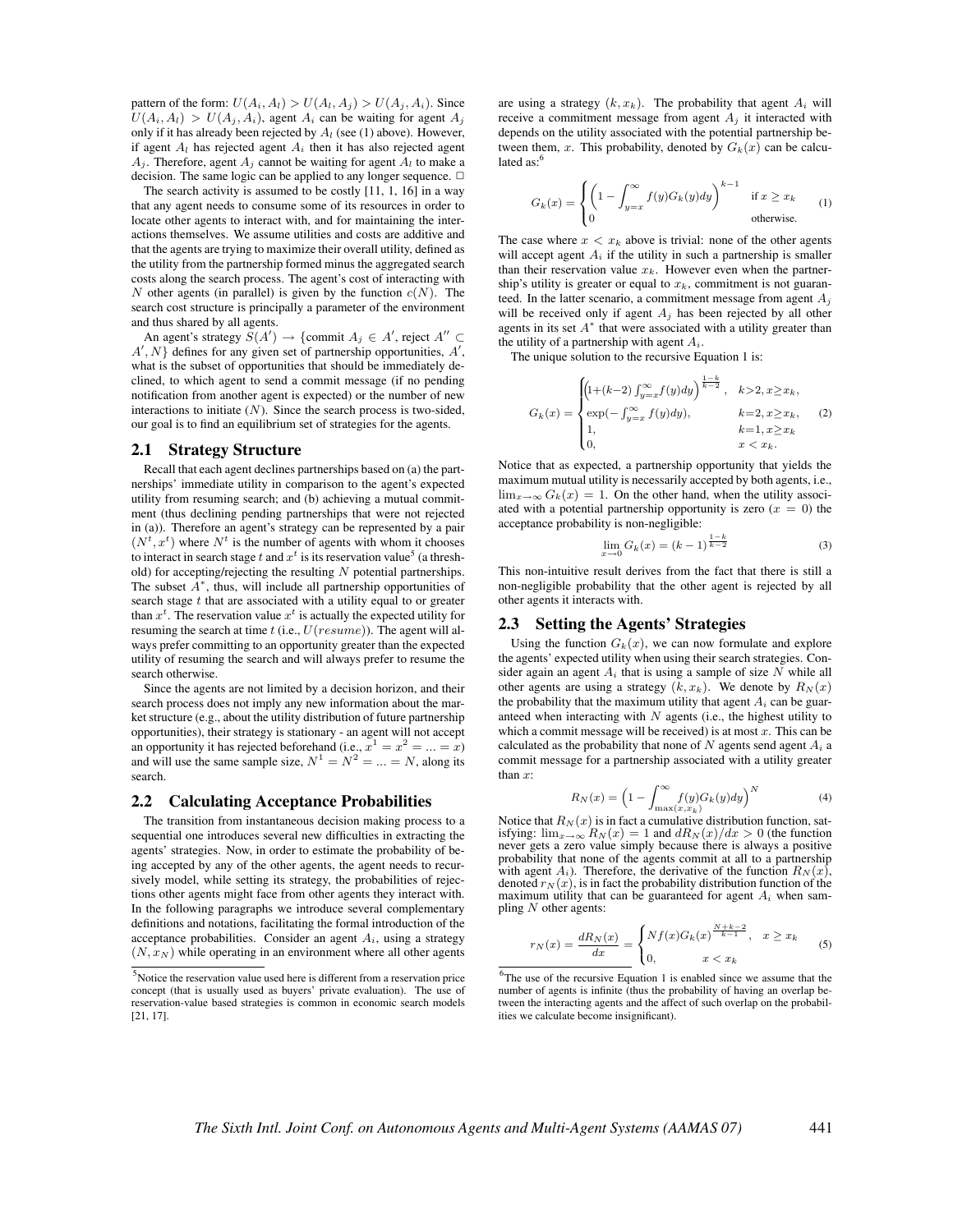This function  $r_N(x)$  is essential for calculating  $V_N(x_N)$ , the expected utility of agent  $A_i$  when using a strategy  $(N, x_N)$ , given the strategy  $(k, x_k)$  used by the other agents:

$$
V_N(x_N) = \int_{y=\max(x_N, x_k)}^{\infty} \int_{y=\max(x_N, x_k)}^{x} \left(1 - \int_{y=\max(x_N, x_k)}^{\infty} V_N(x_N) - c(N)\right) \tag{6}
$$

The right hand side of the above equation represents the expected utility of agent  $A_i$  from taking an additional search stage. The first term represents the expected utility from mutual commitment scenarios, whereas the second term is the expected utility associated with resuming the search (which equals  $V_N(x_N)$  since nothing has changed for the agent). Using simple mathematical manipulations and substituting  $r_N(x)$ , Equation 6 transforms into:

$$
V_N(x) = \frac{\int_{y=\max(x,x_k)}^{\infty} yNf(y)G_k(y)^{\frac{N+k-2}{k-1}}dy - c(N)}{\int_{y=\max(x,x_k)}^{\infty} Nf(y)G_k(y)^{\frac{N+k-2}{k-1}}dy}
$$
(7)

and further simplified into:

$$
V_N(x) = \max(x, x_k) + \frac{\int_{\max(x, x_k)}^{\infty} (1 - G_k(y)^{\frac{N}{k-1}}) dy - c(N)}{1 - G_k(\max(x, x_k))^{\frac{N}{k-1}}} \tag{8}
$$

Equation 8, allows us to prove some important characteristics of the model as summarized in the following Theorem 2.

THEOREM 2. When other agents use strategy  $(k, x_k)$ : (a) An agent's expected utility function,  $V_N(x_N)$ , when using a strategy  $(N, x)$ , is quasi concave in x with a unique maximum, obtained for the value  $x_N$  satisfying:

$$
V_N(x_N) = x_N \tag{9}
$$

(b) The value  $x_N$  satisfies:

$$
c(N) = \left(\max(x_N, x_k) - x_N\right) \left(1 - G_k(x_k)^{\frac{N}{k-1}}\right) +
$$

$$
+ \int_{\max(x_N, x_k)}^{\infty} (1 - G_k(y)^{\frac{N}{k-1}}) dy \quad (10)
$$

The proof is obtained by deriving  $V_N(x_N)$  in Equation 8 and setting it to zero. After applying further mathematical manipulations we obtain  $(9)$  and  $(10)$ .

Both parts of Theorem 2 can be used as an efficient means for extracting the optimal reservation value  $x_N$  of an agent, given the strategies of the other agents in the environment and the number of parallel interactions it uses. Furthermore, in the case of complex distribution functions where extracting  $x_N$  from Equation 10 is not immediate, a simple algorithm (principally based on binary search) can be constructed for calculating the agent's optimal reservation value (which equals its expected utility, according to 9), with a complexity  $O(log(\frac{\hat{x}}{\rho}))$ , where  $\rho$  is the required precision level for  $x_N$  and  $\hat{x}$  is the solution to:  $\int_{y=\hat{x}}^{\infty} yNf(y)F(y)^{N-1}dy = c(N)$ .

Having the ability to calculate  $x_N$ , we can now prove the following Proposition 2.1.

PROPOSITION 2.1. An agent operating in an environment where all agents are using a strategy according to the instantaneous parallel search equilibrium (i.e., according to the I-DM model [21]) can only benefit from deviating to the proposed S-DM strategy.

Sketch of proof: For the I-DM model the following holds [21]:

$$
c(N) = \frac{N}{2N-1} \int_{y=x_N^{I-DM}}^{\infty} (1 - F(y)^{2N-1}) dy
$$
 (11)

We apply the methodology used above in this subsection for constructing the expected utility of the agent using the S-DM strategy as a function of its reservation value, assuming all other agents are using the I-DM search strategy. This results with an optimal reservation value for the agent using S-DM, satisfying:

$$
c(N) = \int_{y=x_N^{S-DM}}^{\infty} (1 - (1 - \frac{1}{N} + \frac{F(y)^N}{N})^N) dy
$$
 (12)

Finally, we prove that the integrand in Equation 11 is smaller than the integrand in Equation 12. Given the fact that both terms equal  $c(N)$ , we obtain  $x_N^{S-DM} > x_N^{I-DM}$  and consequently (according to Theorem 2) a similar relationship in terms of expected utilities.  $\Box$ 

Figure 1 illustrates the superiority of the proposed search strategy S-DM, as well as the expected utility function's characteristics (as reflected in Theorem 2). For comparative reasons we use the same synthetic environment that was used for the I-DM model [21]. Here the utilities are assumed to be drawn from a uniform distribution function and the cost function was taken to be  $c(N)$  =  $0.05 + 0.005N$ . The agent is using  $N = 3$  while other agents are using  $k = 25$  and  $x_k = 0.2$ . The different curves depict the expected utility of the agent as a function of the reservation value,  $x$ , that it uses, when: (a) all agents are using the I-DM strategy (marked as I-DM); (b) the agent is using the S-DM strategy while the other agents are using the I-DM strategy (marked as I-DM/S-DM); and (c) all agents are using the S-DM strategy (marked as S-DM). As expected, according to Equation 8 and Theorem 2, the agent's expected utility remains constant until its reservation value exceeds  $x_k$ . Then, it reaches a global maximum when the reservation value satisfies  $V_N(x) = x$ . From the graph we can see that the agent always has an incentive to deviate from the I-DM strategy to S-DM strategy (as was proven in Proposition 2.1).



Figure 1: The expected utility as a function of the reservation value used by the agent

#### 3. EQUILIBRIUM DYNAMICS

Since all agents are subject to similar search costs, and their perceived utilities are drawn from the same distribution function, they all share the same strategy in equilibrium. A multi-equilibria scenario may occur, however as we discuss in the following paragraphs since all agents share the same preferences/priorities (unlike, for example, in the famous "battle of the sexes" scenario) we can always identify which equilibrium strategy will be used.

Notice that if all agents are using the same sample size,  $N$ , then the value  $x_N$  resulting from solving Equation 10 by substituting  $k = N$  and  $x_k = x_N$  is a stable reservation value (i.e., none of the agents can benefit from changing just the value of  $x_N$ ).

An equilibrium strategy  $(N, x_N)$  can be found by identifying an N value for which no single agent has an incentive to use a different number of parallel interactions,  $k$  (and the new optimal reservation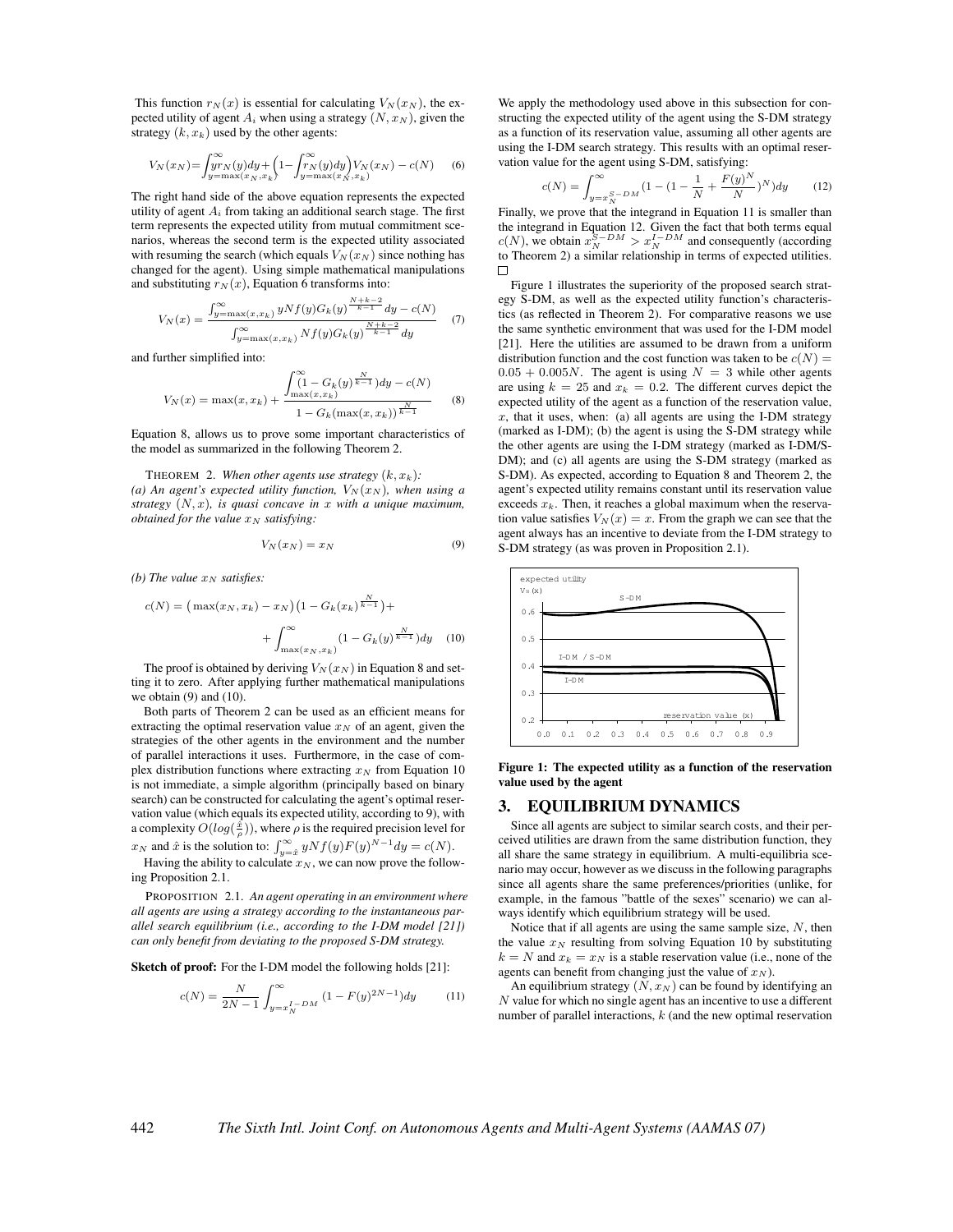value that is associated with  $k$  according to Equation 10). While this implies an infinite solution space, we can always bound it using Equations 8 and 10. Within the framework of this paper, we demonstrate such a bounding methodology for the common case were  $c(N)$  is linear<sup>7</sup> or convex, by using the following Theorem 3.

THEOREM 3. When  $c(N)$  is linear (or convex), then: (a) When all other agents sample k potential partners over a search round, if an agent's expected utility of sampling  $k + 1$  potential partners,  $V_{k+1}(x_{k+1})$ , is smaller than  $V_k(x_k)$ , then the expected utility when sampling N potential partners,  $V_N(x_N)$ , where  $N > k+1$ , is also smaller than  $V_k(x_k)$ . (b) Similarly, when all other agents sample k potential partners over a search round, if an agent's expected utility of using  $k - 1$  potential partners,  $V_{k-1}(x_{k-1})$ , is smaller than the expected utility when using k potential partners,  $V_k(x_k)$ , then the expected utility when using  $N$  potential partners, where  $N < k - 1$ , is also smaller than  $V_k(x_k)$ .

**Proof:** Let us use the notation  $c_i$  for  $c(i)$ . Since  $V_k(x_k) = x_k \quad \forall k$ (according to Equation 9), the claims are: (a) if  $x_{k+1} < x_k$  then  $x_N < x_k$  for all  $N \geq k+1$ , and (b) if  $x_{k-1} < x_k$  then  $x_N < x_k$ for all  $N \leq k - 1$ .

(a) We start by proving that if  $x_{k+1} < x_k$  then  $x_{k+2} < x_k$ . Assume otherwise, i.e.,  $x_{k+1} < x_k$  and  $x_{k+2} > x_k$ . Therefore, according to Equation 10, the following holds:

$$
\begin{aligned} &0 < c_{k+2} - 2c_{k+1} + c_k < \int_{x_{k+2}}^{\infty} (1-G_k(y)^{\frac{k+2}{k-1}}) dy \\ &- 2 \int_{x_k}^{\infty} (1-G_k(y)^{\frac{k+1}{k-1}}) dy + \int_{x_k}^{\infty} (1-G_k(y)^{\frac{k}{k-1}}) dy \end{aligned}
$$

where the transition to inequality is valid since  $c(i)$  is convex. Since the assumption in this proof is that  $x_{k+2} > x_k$  then the above can be transformed into:

$$
\int_{x_k}^{\infty} \left(2G_k(y)^{\frac{k+1}{k-1}} - G_k(y)^{\frac{k+2}{k-1}} - G_k(y)^{\frac{k}{k-1}}\right) dy > 0 \tag{13}
$$

Now notice that the integrated term is actually  $-G_k(y)^{\frac{k}{k-1}} (1 G_k(y)^{\frac{1}{k-1}}$ <sup>2</sup> which is obviously negative, contradicting the initial assumption thus if  $x_{k+1} \leq x_k$  then necessarily  $x_{k+1} \leq x_k$ assumption, thus if  $x_{k+1} < x_k$  then necessarily  $x_{k+2} < x_k$ .

Now we need to prove the same for any  $x_{k+j}$ . We will prove this in two steps: first, if  $x_{k+i} < x_k$  then  $x_{k+2i} < x_k$ . Second, if  $x_{k+i} < x_k$  and  $x_{k+i+1} < x_k$ , then  $x_{k+2i+1} < x_k$ . Together these constitute the necessary induction arguments to prove the case (a). We start with the even case, using a similar methodology: Assume otherwise, i.e.,  $x_{k+l} < x_k \ \forall l = 1, ..., j-1$  and  $x_{k+2i} > x_k$ . According to Equation 10, and the fact that  $c(i)$  is convex, the following holds:

$$
\int_{x_k}^{\infty} \left(2G_k(y)^{\frac{k+i}{k-1}} - G_k(y)^{\frac{k+2i}{k-1}} - G_k(y)^{\frac{k}{k-1}}\right) dy > 0 \tag{14}
$$

And again the integrand is actually  $-G_k(y)^{\frac{k}{k-1}} \left(1-G_k(y)^{\frac{i}{k-1}}\right)^2$ <br>iich is obviously negative, contradicting the initial assumption which is obviously negative, contradicting the initial assumption, thus  $x_{k+2i} < x_k$ .

As for the odd case, we use Equation 10 once for  $k + i + 1$ parallel interactions and once for  $k + 2i + 1$ . From the convexity of  $c_i$ , we obtain:  $c_{k+2i+1} - c_{k+i} - c_{k+i+1} + c_k > 0$ , thus:

$$
\frac{\int_{x_k}^{\infty} (G_k(y)^{\frac{k+i}{k-1}} + G_k(y)^{\frac{k+i+1}{k-1}} - G_k(y)^{\frac{k+2i+1}{k-1}} - G_k(y)^{\frac{k}{k-1}}) dy > 0 \quad (15)
$$

This time the integrated term in Equation 15 can be re-written as  $G_k(y) \frac{k}{k-1} (1 - G_k(y) \frac{k-1}{k-1}) (G_k(y) \frac{k+1}{k-1} - 1)$  which is obviously<br>negative contradicting the initial assumption, thus  $x_k \dots x_k \leq x_k$ negative, contradicting the initial assumption, thus  $x_{k+i+1} < x_k$ . Now using induction one can prove that if  $x_{k+1} < x_k$  then  $x_{k+i} < x_k$ . This concludes part (a) of the proof.

The proof for part (b) of the theorem is obtained in a similar manner. In this case:  $c_k - 2c_{k-i} + c_{k-2i} > 0$  and  $c_k - c_{k-i-1}$  $c_{k-i} + c_{k-2i-1} > 0.$   $\Box$ 

The above theorem supplies us with a powerful tool for eliminating non-equilibrium  $N$  values. It suggests that we can check the stability of a sample size  $N$  and the appropriate reservation value  $x_N$  simply by calculating the optimal reservation values of a single agent when deviating towards using samples of sizes  $N - 1$ and  $N + 1$  (keeping the other agents with strategy  $(N, x_N)$ ). If both the appropriate reservation values associated with the two latter sample sizes are smaller than  $x_N$  then according to Theorems 3 the same holds when deviating to any other sample size  $k$ . The above process can be further simplified by using  $V_{N+1}(x_N) > x_N$ and  $V_{N-1}(x_N) > x_N$  as the two elimination rules. This derives from Theorem 3 and the properties of the function  $V_N(x)$  found in Theorem 2.

Notice that a multi-equilibria scenario may occur, however can easily be resolved. If several strategies satisfy the stability condition defined above, then the agents will always prefer the one associated with the highest expected utility. Therefore an algorithm that goes over the different  $N$  values and checks them according to the rules above can be applied, assuming that we can bound the interval for searching the equilibrium  $N$ . The following Theorem 4 suggests such an upper bound.

THEOREM 4. An upper bound for the equilibrium number of partners to be considered over a search round is the solution of the equation:

$$
A(N) = c(N)
$$
\n
$$
provided A(N-1) > c(N-1), where we denote,
$$
\n(16)

$$
A(N) := \int_{y=0}^{\infty} y N f(y) G_k(y)^{\frac{N+k-2}{k-1}} dy.
$$

Proof: We denote:

$$
A(N,x)=\int_{y=x}^\infty yNf(y)G_k(y)^{\frac{N+k-2}{k-1}}dy
$$

so that  $A(N) = A(N, 0)$ . From Equation 7:

$$
V_N(x) = \frac{A(N, x) - c(N)}{N \int_x^{\infty} f(y) G_k(y)^b dy} = \frac{A(N, x) - c(N)}{\text{positive}},
$$

Clearly  $A(N) \ge A(N, x) \forall x$  since the integrand is positive. Hence if  $A(N) - c(N) < 0$ , then  $A(N, x) - c(N) < 0 \forall x$  and  $V_N(x) < 0 \forall x$ . Next we prove that if  $A(N) - c(N)$  gets negative, it stays negative. Recalling that for any  $q(y)$ :

$$
\frac{d}{dN}(g(y)^{b(N)}) = g(y)^{b(N)} \log(g(y)) \frac{db}{dN}
$$

we get:

$$
A''(N) = \frac{-1}{(k-1)^2} \int_0^\infty G_k(y)^{\frac{N}{k-1}} (\log G_k(y))^2 dy
$$

which is always negative, since the integrand is nonnegative. Therefore  $A(N)$  is concave. Since  $c(N)$  is convex,  $-c(N)$  is concave, and a sum of concave functions is concave, we obtain that

*The Sixth Intl. Joint Conf. on Autonomous Agents and Multi-Agent Systems (AAMAS 07)* 443

<sup>&</sup>lt;sup>7</sup>A linear cost function is mostly common in agent-based two-sided search applications, since often the cost function can be divided into fixed costs (e.g. operating the agent per time unit) and variable costs (i.e., cost of processing a single interaction's data).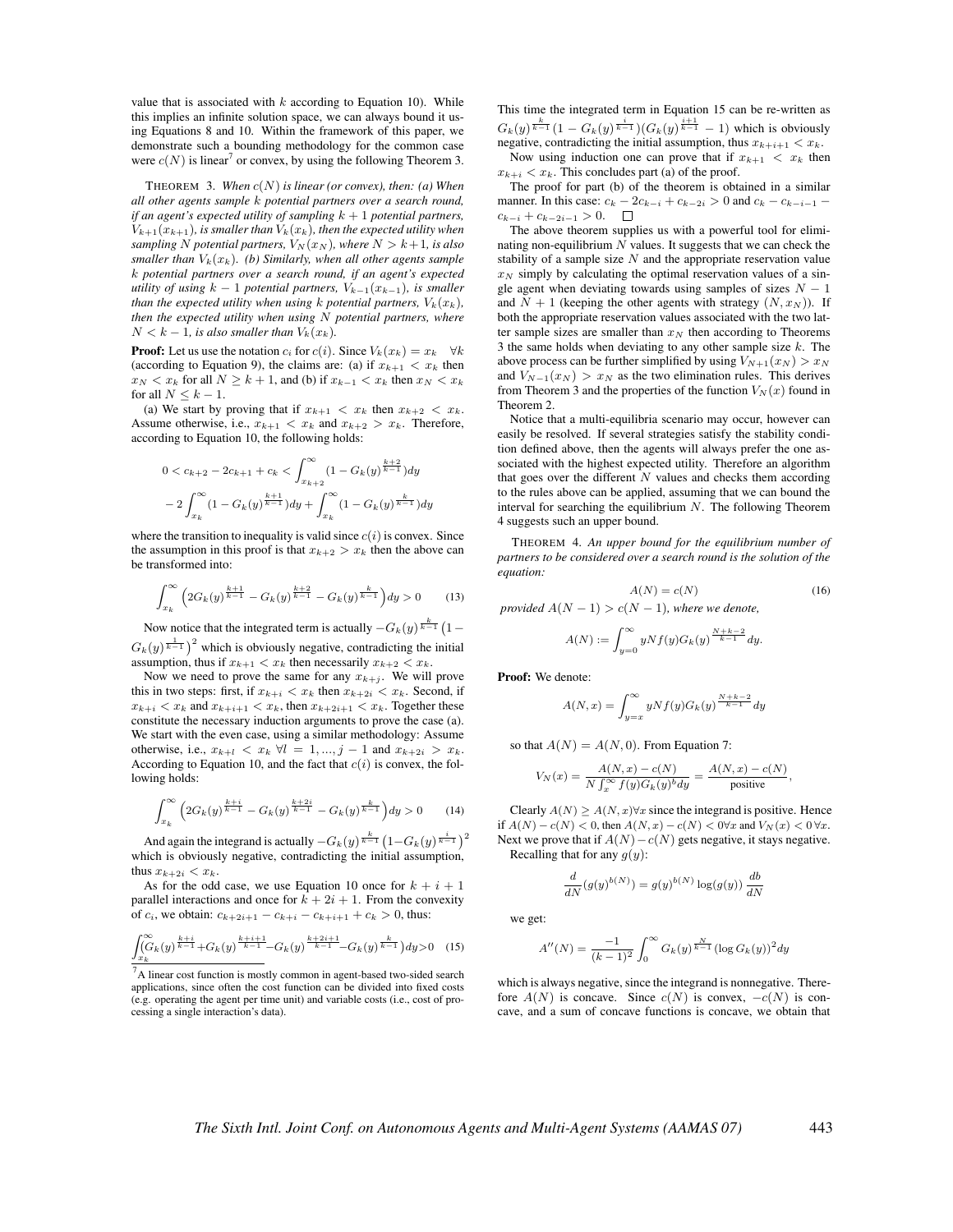$A(N) - c(N)$  is concave. This guarantees that once the concave expression  $A(N) - c(N)$  shifts from a positive value to a negative one (with the increase in  $N$ ), it cannot become positive again. Therefore, having  $N^*$  such that  $A(N^*) = c(N^*)$ , and  $A(N^{**}) > c(N^{**})$  for some  $N^{**} < N^*$ , is an upper bound for N, i.e.,  $V_N(x) < 0 \quad \forall N \ge N^*$ . The condition we specify for  $N^{**}$  is merely for ensuring that  $V_N$  is switching from a positive value to a negative one (and not vice versa) and is trivial to implement.  $\Box$ 

Given the existence of the upper bound, we can design an algorithm for finding the equilibrium strategy (if one exists). The algorithm extracts the upper bound,  $\dot{N}$ , for the equilibrium number of parallel interactions according to Theorem 4. Out of the set of values satisfying the stability condition defined above, the algorithm chooses the one associated with the highest reservation value according to Equation 10. This is the equilibrium associated with the highest expected utility to all agents according to Theorem 2.



Figure 2: The incentive to deviate from strategy  $(N, x_N)$ 

The process is illustrated in Figure 2 for an artificial environment where partnerships' utilities are associated with a uniform distribution. The cost function used is  $c(N)=0.2+0.02N$ . The graph depicts a single agent's expected utility when all other agents are using  $N$  parallel interactions (on the horizontal axis) and the appropriate reservation value  $x_N$  (calculated according to Equation 10). The different curves depict the expected utility of the agent when it uses a strategy: (a)  $(N, x_N)$  similar to the other agents (marked as  $V_N(x_N)$ ; (b)  $(N + 1, x_N)$  (marked as  $V_{N+1}(x_N)$ ); and (c)  $(N-1, x_N)$  (marked as  $V_{N-1}(x_N)$ ). According to the discussion following Theorem 3, a stable equilibrium satisfies:  $V_N(x_N)$  >  $\max\{V_{N+1}(x_N), V_{N-1}(x_N)\}\.$  The strategy satisfying the latter condition in our example is (9, 0.437).

# 4. RELATED WORK

The two-sided economic search for partnerships in AI literature is a sub-domain of coalition formation<sup>8</sup>. While coalition formation models usually consider general coalition-sizes [24], the partnership formation model (often referred as matchmaking) considers environments where agents have a benefit only when forming a partnership and this benefit can not be improved by extending the partnership to more than two agents [12, 23] (e.g., in the case of buyers and sellers or peer-to-peer applications). As in the general coalition formation case, agents have the incentive to form partnerships when they are incapable of executing a task by their own or when the partnership can improve their individual utilities [14]. Various centralized matching mechanisms can be found in the literature [6, 2, 8]. However, in many MAS environments, in the absence of any reliable central matching mechanism, the matching process is completely distributed.

While the search in agent-based environments is well recognized to be costly [11, 21, 1], most of the proposed coalition formation mechanisms assume that an agent can scan as many partnership opportunities in its environment as needed or have access to central matchers or middle agents [6]. The incorporation of costly search in this context is quite rare [21] and to the best of our knowledge, a distributed two-sided search for partners model similar to the S-DM model has not been studied to date.

Classical economic search theory ([15, 17], and references therein) widely addresses the problem of a searcher operating in a costly environment, seeking to maximize his long term utility. In these models, classified as one-sided search, the focus is on establishing the optimal strategies for the searcher, assuming no mutual search activities (i.e., no influence on the environment). Here the sequential search procedure is often applied, allowing the searcher to investigate a single [15] or multiple [7, 19] opportunities at a time. While the latter method is proven to be beneficial for the searcher, it was never used in the "two-sided" search models that followed (where dual search activities are modeled) [22, 5, 18]. Therefore, in these models, the equilibrium strategies are always developed based on the assumption that the agents interact with others sequentially (i.e., with one agent at a time). A first attempt to integrate the parallel search into a two-sided search model is given in [21], as detailed in the introduction section.

Several of the two-sided search essences can be found in the strategic theory of bargaining [3] - both coalition formation and matching can be represented as a sequential bargaining game [4] in which payoffs are defined as a function of the coalition structure and can be divided according to a fixed or negotiated division rule. Nevertheless, in the sequential bargaining literature, most emphasis is put on specifying the details of the sequential negotiating process over the division of the utility (or cost) jointly owned by parties or the strategy the coalition needs to adopt [20, 4]. The models presented in this area do not associate the coalition formation process with search costs, which is the essence of the analysis that economic search theory aims to supply. Furthermore, even in repeated pairwise bargaining [10] models the agents are always limited to initiating a single bargaining interaction at a time.

# 5. DISCUSSION AND CONCLUSIONS

The phenomenal growth evidenced in recent years in the number of software agent-based applications, alongside the continuous improvement in agents' processing and communication capabilities, suggest various incentives for agents to improve their search performance by applying advanced search strategies such as parallel search. The multiple-interactions technique is known to be beneficial for agents both in one-sided and two-sided economic search [7, 16, 21], since it allows the agents to decrease their average cost of learning about potential partnerships and their values. In this paper we propose a new parallel two-sided search mechanism that differs from the existing one in a sense that it allows the agents to delay their decision making process concerning the acceptance and rejection of potential partnerships as necessary. This, in comparison to the existing instantaneous model [21] which force each agent to make a simultaneous decision concerning each of the potential partnerships revealed to it during the current search stage.

<sup>&</sup>lt;sup>8</sup>The use of the term "partnership" in this context refers to the agreement between two individual agents to cooperate in a pre-defined manner. For example, in the buyer-seller application a partnership is defined as an agreed transaction between the two-parties [9].